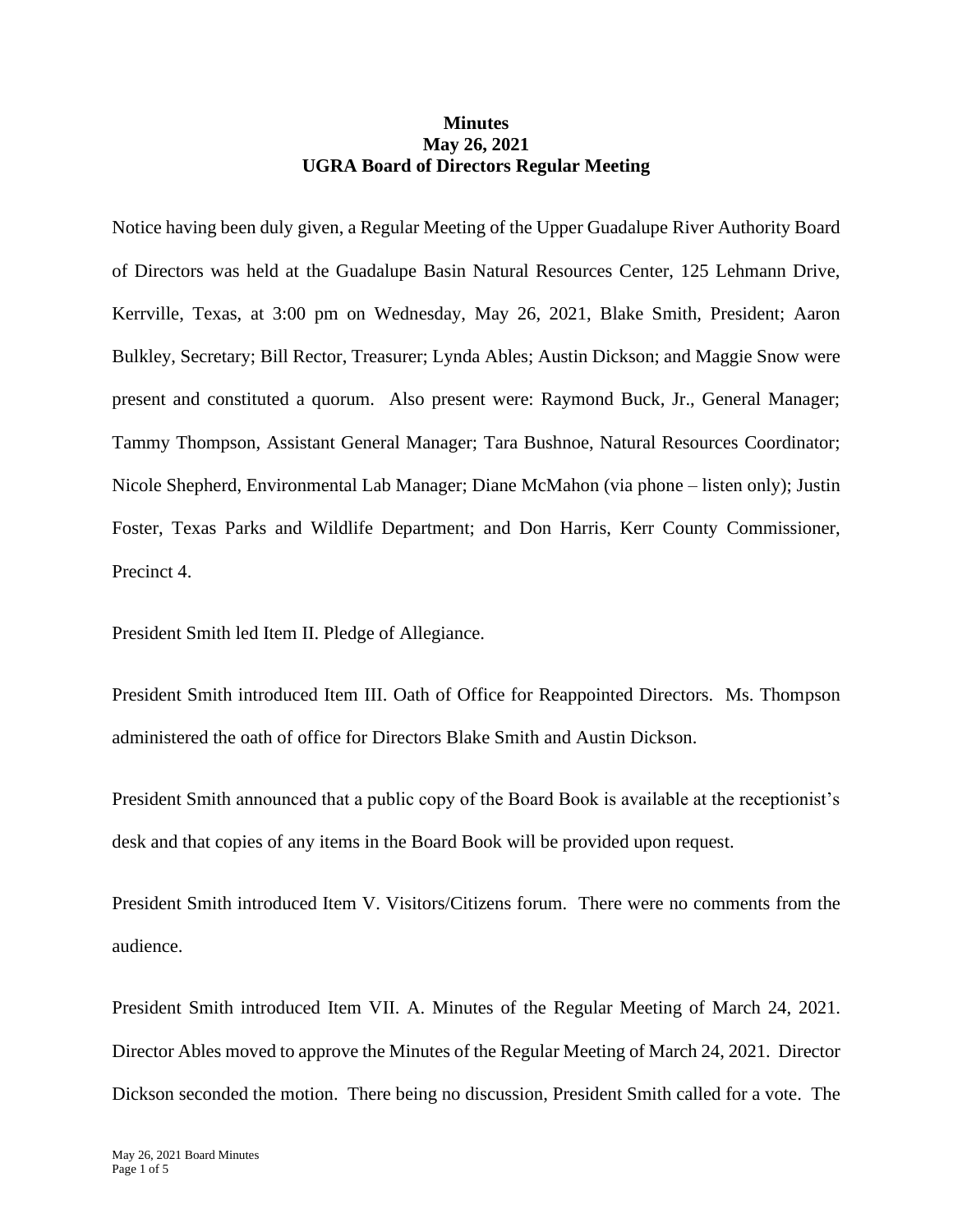Minutes of the Regular Meeting of March 24, 2021 were approved by a unanimous vote. President Smith introduced Item VII. B. Financial Report for the Months Ended April 30, 2021. Mr. Buck, Jr. presented a summary of the financial report and highlighted various revenue and expense accounts. Director Dickson moved to approve the Financial Report for the Months Ended April 30, 2021. Director Snow seconded the motion. There being no discussion, President Smith called for a vote. The Financial Report for the Months Ended April 30, 2021 was approved by a unanimous vote. President Smith introduced Item VII. C. Quarterly Investment Report for Quarter Ended March 31, 2021. Mr. Buck, Jr. presented the investment report to the Board. Director Bulkley moved to approve the Quarterly Investment Report for the Quarter Ended March 31, 2021. Director Ables seconded the motion. There being no discussion, President Smith called for a vote. The Quarterly Investment Report for the Quarter Ended March 31, 2021 was approved by a unanimous vote.

President Smith introduced Item VIII. Presentation and Discussion of Committee Reports. The following is a summary of the committee reports:

- A. Executive Committee:
	- President Smith provided the following committee updates:
		- o Met on 5/18/21 and discussed items on the Agenda
- B. Public Outreach Committee:
	- President Smith provided the following committee updates:
		- o Met on 04/27/21 to discuss potential new projects and refined details
- C. Water Quality Committee:
	- Director Rector provided the following committee updates:
		- o Met on 05/20/21 and discussed the following potential new projects:
			- Town Creek impoundment
			- Stormwater filter pilot project
			- Lemos Street property
		- o General discussion followed.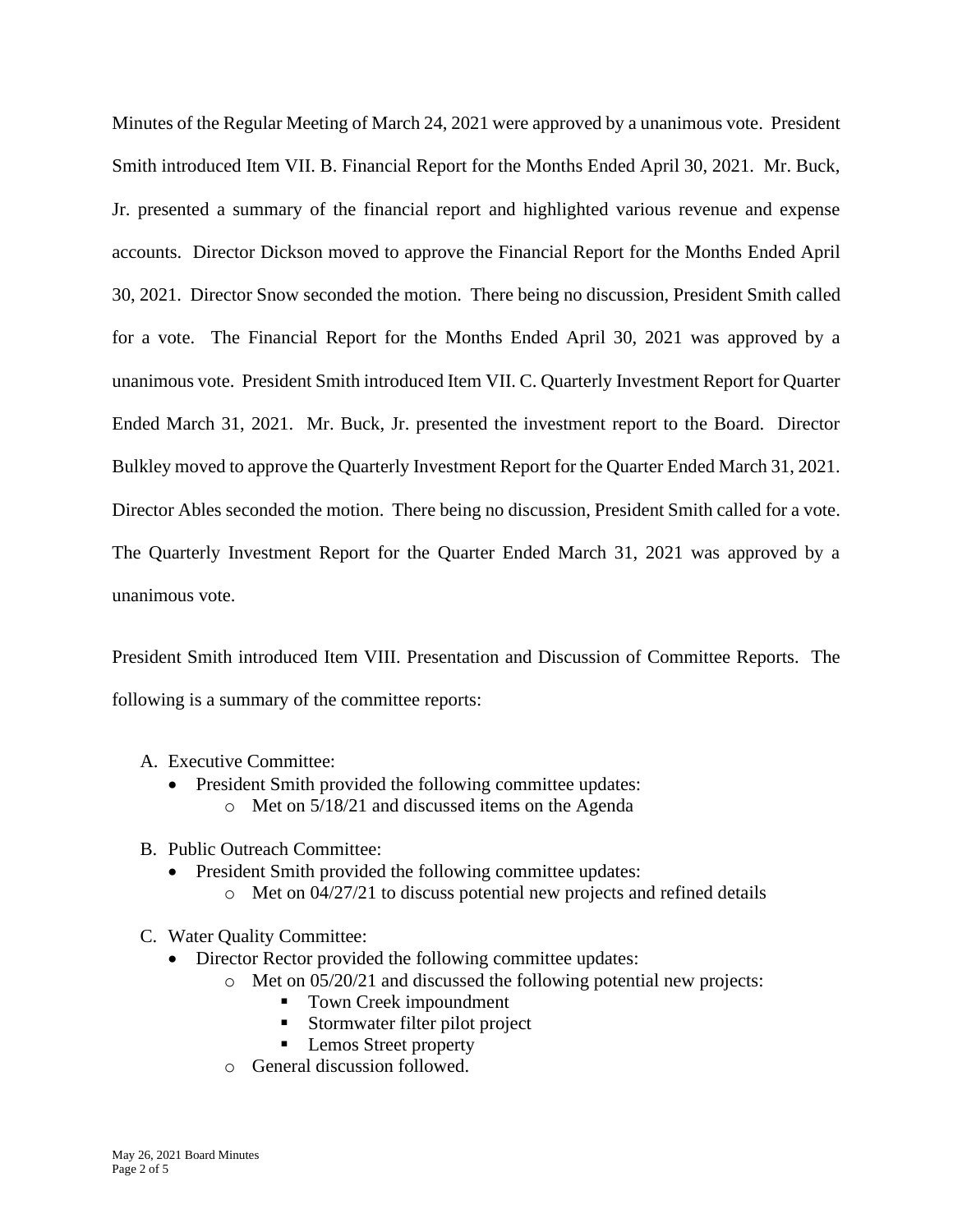- Mr. Buck, Jr. reported that the water enhancement through brush management cost share program did not fund any applications for reimbursement since the last Board Meeting. Since the beginning of the program in January 2010, a total of 163 applications have been funded for \$514,844 and treated approximately 13,562 acres. To date in FY21, 16 applications have been funded for \$51,823 and treated approximately 1,075 acres.
- D. Watershed Stewardship Committee:
	- Director Bulkley provided the following committee updates:
		- o Met on 05/04/21 and discussed the following updates and potential new projects:
			- Update on hog traps
			- Comfort Ag Field Day
			- Water Resources Preservation Program
			- No Mow Zone
	- Director Bulkley presented an update on the Feral Hog Management Program to the Board.
- E. Education Committee:
	- Director Snow provided the following committee updates:
		- o Met on 04/19/21 and discussed the following existing and potential new projects:
			- River Clean Up
			- T-shirt design art contest
			- Student scholarships
			- Water Ambassador program
			- Film festival
	- Mr. Buck, Jr. reported that the rainwater catchment system rebate program funded 6 applications since the last Board Meeting. Since the beginning of the program in March 2011, a total of 524 applications have been funded for \$29,268. To date in FY21, a total of 21 applications have been funded for \$3,023.
- F. Guadalupe- Blanco River Trust:
	- Director Snow provided the following updates:
		- o Met on 05/12/21 and discussed the following:
			- Financials
			- Update on Trust properties
			- Texas MidCoast Initiative

President Smith introduced Item IX. Feral Hog Management. Mr. Foster presented the details of

feral hog control research efforts at the TPWD Kerr Wildlife Management Area to the Board.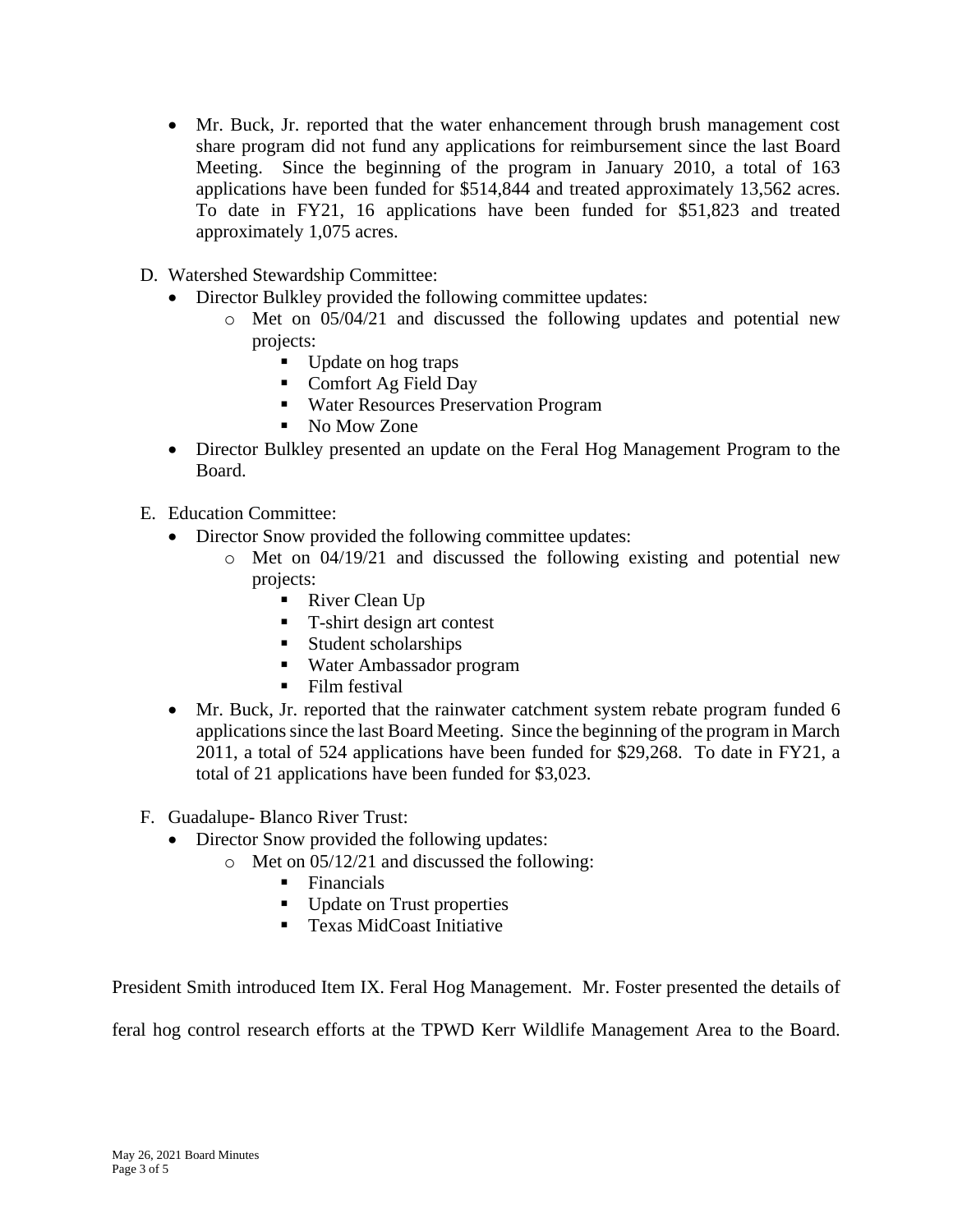General discussion followed with Mr. Foster answering questions from the Board. As this was a presentation only, no action was taken.

President Smith introduced Item X. Interlocal Agreement with Kerr County Regarding Guadalupe River Crossing Patrols. Mr. Buck, Jr. presented the interlocal agreement to the Board. Director Rector moved to approve Resolution No. 2021-11 authorizing an Interlocal Agreement with Kerr County Commissioners' Court for Guadalupe River Crossing Patrols in an amount not to exceed \$4,400. Director Snow seconded the motion. There being no discussion, President Smith called for a vote. Resolution No. 2021-11 was approved by a unanimous vote.

President Smith introduced Item XI. Strategic Plan Status Update. Mr. Buck, Jr. presented the annual update to the Strategic Plan to the Board detailing activities performed by UGRA to accomplish the tasks in the Strategic Plan over the 12-month period spanning 04/01/20 – 03/31/21. As this was a presentation only, no action was taken.

President Smith introduced Item XII. FY21 Budget Revisions. Mr. Buck, Jr. presented the budget revision amendments to the Board. Director Dickson moved to approve Resolution No. 2021-12 accepting the budget amendments as presented in Attachment A. Director Ables seconded the motion. There being no discussion, President Smith called for a vote. Resolution No. 2021-12 was approved by a unanimous vote.

President Smith introduced Item XIII. General Manager's Report. Mr. Buck, Jr. updated the Board on additional presentations and activities in which UGRA initiated or participated, investigations, staff training, meetings, Plateau Water Planning Group, Region 11 Guadalupe Basin Regional Flood Planning Group, Sunset, and the Nimitz Lake Photo Donation.